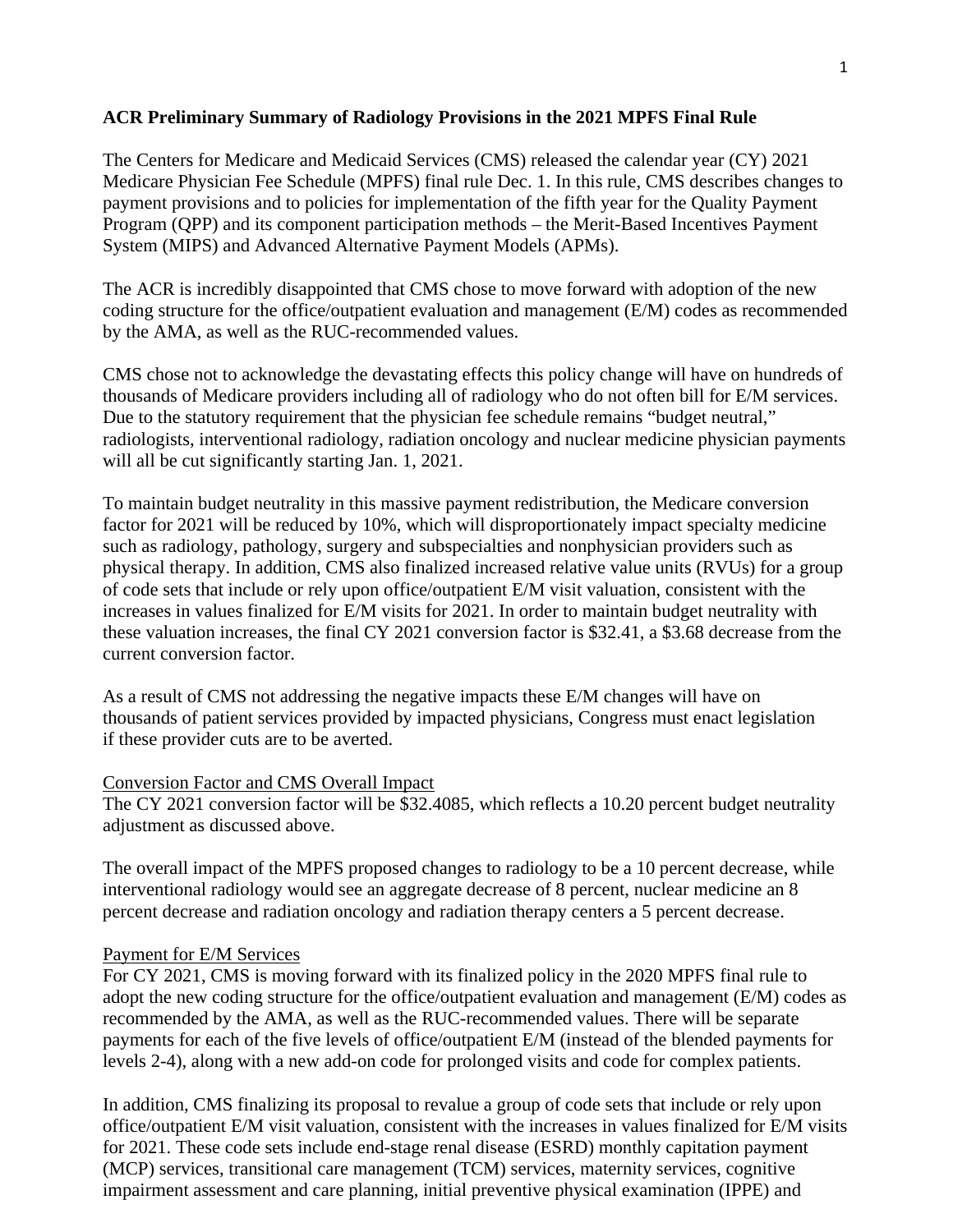initial and subsequent annual wellness visits (AWV), emergency department visits, therapy evaluations and psychiatric diagnostic evaluations and psychotherapy services.

## Valuation of Services

In the MPFS 2021 Final Rule, CMS finalized recommendations for over 40 new/revised codes impacting Radiology. Despite our comments and efforts, including a conference call with CMS, the agency will be implementing their values from the proposed rule. This includes a reduction in value for the diagnostic chest CT codes. On a positive note, there is a new code for low dose CT for lung cancer screening, and the practice expense inputs for the new medical physics code have been approved. These values will go into effect January 1, 2021.

## Supervision of Diagnostic Tests by Certain Nonphysician Practitioners (NPPs)

CMS is finalizing its proposal to permanently allow nurse practitioners (NPs), clinical nurse specialists (CNSs), physician assistants (PAs) and certified nurse midwives (CNMs) to supervise the performance of diagnostic tests in addition to physicians. These NPPs will be allowed under Medicare Part B to supervise the performance of diagnostic tests within their state scope of practice and applicable state law, provided they maintain the required statutory relationships with supervising or collaborating physicians.

## Telehealth

CMS finalized their proposal to add 9 services to the Medicare telehealth services list on a Category 1 basis for 2021. These include: G2211, previously described by placeholder code GPC1X (Visit complexity inherent to evaluation and management associated with primary medical care services that serve as the continuing focal point for all needed health care services), G2212, previously described by placeholder code 99XXX (Prolonged office or other outpatient evaluation and management services (beyond the total time of the primary procedure which has been selected using total time), requiring total time with or without direct patient contact beyond the usual service, on the date of the primary service; each 15 minutes), 90853 (Group psychotherapy, other than of a multiple-family group), 96121 (neurobehavioral status exam), 99483 (Cognitive Assessment and Care Planning Services), 99334 and 99335 (Domiciliary, Rest Home, or Custodial Care Services), and 99347 and 99348 (Home visits, established patients).

CMS finalized their proposal to create a third category of criteria for adding services to the Medicare telehealth services list on a temporary basis. Category 3 will include the services that were added during the PHE for which there is likely to be clinical benefit when furnished via telehealth, but for which there is not yet sufficient evidence available to consider the services as permanent additions under Category 1 or Category 2 criteria. Any service in Category 3 will remain on the telehealth services list through the later of the end of the calendar year in which the PHE ends or December 31, 2021. CMS finalized over 60 services to the Medicare telehealth list under Category 3.

In the March 31<sup>st</sup> COVID-19 IFC, CMS allowed clinical social workers and clinical psychologists, OTs, PTs, and SLPs who bill Medicare directly for their services to bill HCPCS codes G2061 through G2063. CMS finalized their proposal to adopt this PHE policy on a permanent basis. CMS also finalized their proposal to allow billing of other communication technology based services (CTBS) by certain non-physician practitioners, consistent with the scope of these practitioners' benefit categories through the creation of two additional HCPCS G codes (G2250, G2251) that can be billed by practitioners who cannot independently bill for E/M services.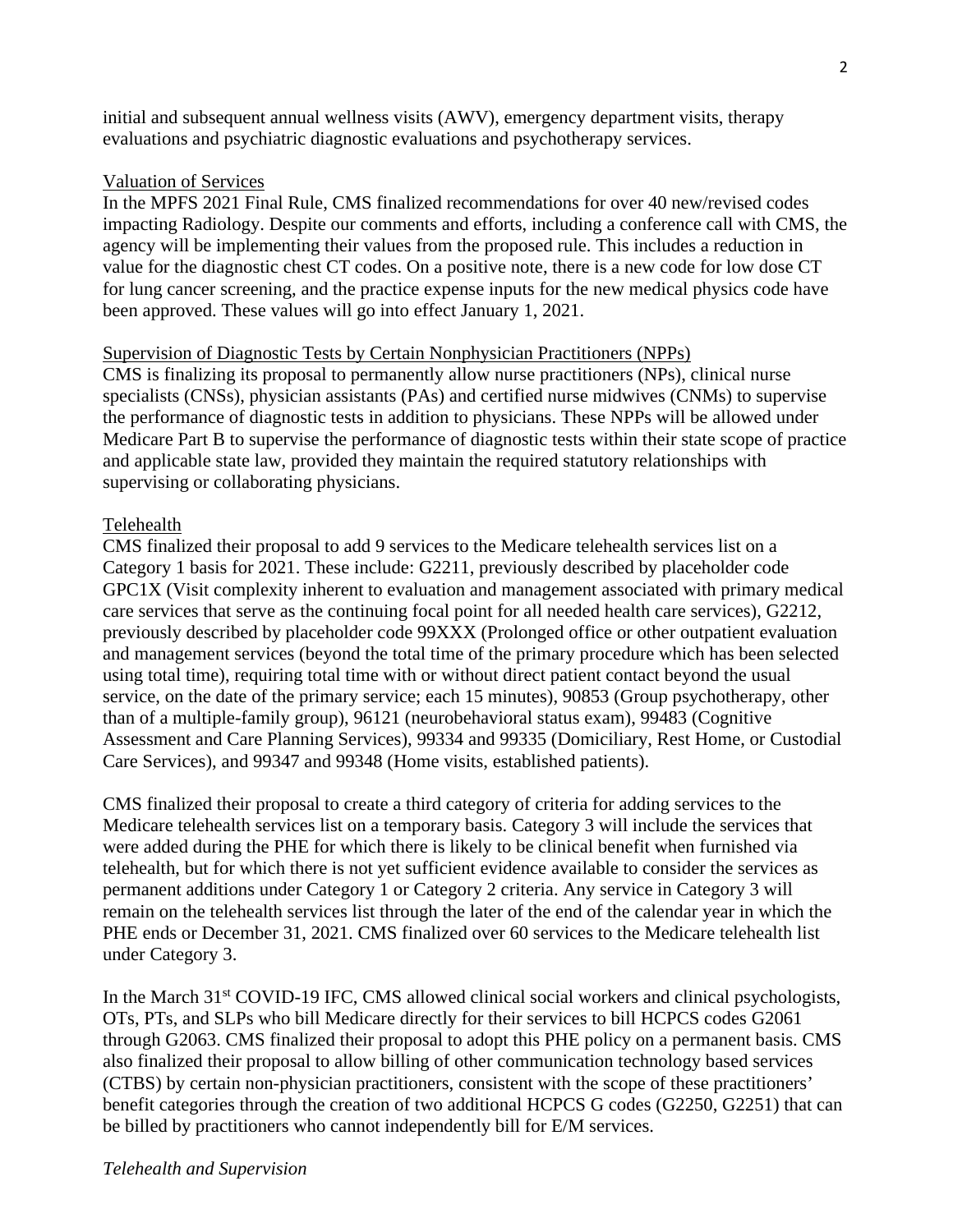During the PHE, CMS adopted an Interim Final Policy to revise the definition of direct supervision to include virtual presence of the supervising physician or practitioner using audio/video real-time communication technology. CMS finalized their proposal to extend this policy through December 31, 2021 or the end of the calendar year in which the PHE ends, whichever is later.

During the PHE, CMS adopted a policy on an interim basis to allow Medicare to make payment under the PFS for teaching physician services when a resident furnishes Medicare telehealth services to beneficiaries while a teaching physician is present using audio/video real-time communication technology. CMS is permanently extending this policy but only for services furnished in residency training sites that are located outside of the OMB-defined metropolitan statistical area (MSA).

## Removal of Outdated National Coverage Determinations

CMS is finalizing its proposal to use the rulemaking process to remove/retire outdated National Coverage Determinations (NCDs). Retirement of an NCD means that coverage decisions for that particular service revert back to the local Medicare Administrative Contractors (MACs). CMS finalizing the removal of several NCDs, including the NCDs for Magnetic Resonance Spectroscopy and FDG PET for Inflammation and Infection. In response to comments from the ACR, CMS will modify the NCD manual to ensure that contractors have the authority to make a coverage determination when claims are submitted for Pet for Inflammation and Infection.

In addition, the ACR requested in our comments that CMS retire the NCD for CT Colonography for Colorectal Cancer Screening. CMS responded that they will consider the comments for future review and will be in touch with interested stakeholders.

## MIPS Value Pathways (MVPs)

CMS states that while they are moving forward with MIPS Value Pathways (MVPs) policy development, proposals for initial MVPs is delayed until at least the 2022 performance year. The delay is primarily due to the PHE for COVID-19 with the need for front line clinician burden relief in the form of extreme and uncontrollable circumstances policy exceptions through 2021. CMS continues to believe that MVPs will allow for a more "cohesive participation experience" through overarching activities and measures across categories that are relevant to specific conditions or specialties, and that MVP policies will reduce MIPS reporting burden and inefficiencies.

While CMS proposes to delay the implementation of MVPs until the 2022 performance year, the rule explains that MVPs would be incrementally added to the QPP, upon availability. To that end, they underscored their intention to continue to support eligible clinicians' participation in "traditional" MIPS.

In this rule, CMS finalized certain updates to the MVP Guiding Principles including recognition of subgroup reporting, which comprehensively reflects the services provided by multispecialty groups; using connected complementary sets of measures and activities; use of the "Meaningful Measures" approach and a greater emphasis on including the patient voice. CMS also finalized inclusion of a new principle that MVPs should support the transition to more comprehensive health information technology through digital quality measures (dQMs). CMS identifies dQMs as data sourced from eCQMs, health information exchanges, clinical registries, electronic administrative claims, and wearable devices.

In preface to finalization of MVP development process and criteria proposed policies, CMS emphasized the importance of a gradual transition to MVPs, without immediate elimination of the current MIPS program, in order to work collaboratively with stakeholders in MVP development.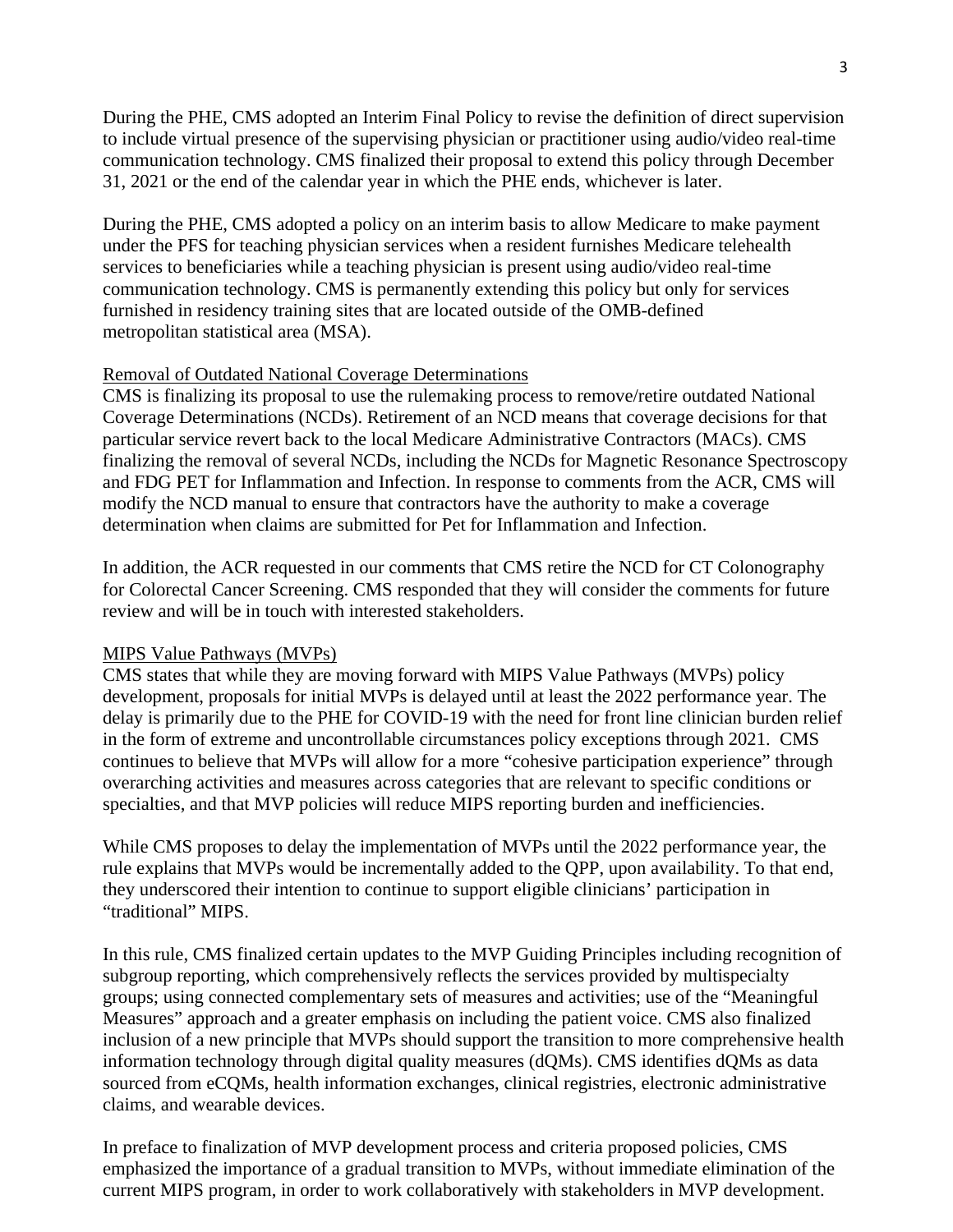# *MVP Development Criteria*

CMS finalized proposals so that at beginning with the 2022 MIPS performance period, MVPs will be developed using criteria considering certain aspects of the following framework:

- Use of measures and activities from the Quality, Cost and Improvement Activities categories; inclusion of the entire Promoting Interoperability measure set.
- Intent of the MVP measurement is clear
- Measure and Activities have clear linkages within the MVP
- Appropriateness of reporting
- Comprehensibility
- Incorporation of patient voice

CMS also discussed finalized policies for the MVP solicitation and evaluation, as well as stating the importance of consideration of Qualified Clinical Data Registry (QCDR) measures within MVPs.

# COVID-19 Flexibility

# MIPS Category Weighting

CMS has finalized the category weights which they proposed for the 2021 performance year: Quality – 40 percent, Promoting Interoperability – 25 percent, Cost – 20 percent, and Improvement Activities – 15 percent.

CMS will lower the weight of the Quality category to 30 percent for the 2022 performance year and beyond. Cost has increased to 20 percent for the 2021 performance year and will increase to 30 percent beginning in 2022.

The 2021 final rule continues to offer category reweighting for physicians who are unable to submit data for one or more performance categories. In most cases, the weight of these categories will continue to be redistributed to the Quality category.

# MIPS Performance Threshold and Incentive Payments

The Bipartisan Budget Act of 2018 gave CMS the flexibility to set a performance threshold for three additional years (program years 2019-2021) so as to continue an incremental transition to the statutorily required performance threshold based on the mean or median of final scores from a prior period. In the 2020 Final Rule, CMS finalized the performance threshold for 2021 at 60 points. CMS will maintain this 60-point performance threshold for 2021. The exceptional performance threshold remains at 85 points, as established in the 2019 final rule.

In previous rules, CMS finalized the payment adjustment of  $+/-9$  percent for performance years 2020 and beyond. This adjustment factor will not change for 2021.

Low-Volume Threshold and Small Practice (15 or fewer eligible clinicians) Considerations CMS will maintain the low-volume threshold criteria as previously established. To be excluded from MIPS in 2021, clinicians or groups would need to meet one of the following three criteria: have  $\leq$  \$90K in allowed charges for covered professional services, provide covered care to  $\leq$  200 beneficiaries, or provide ≤ 200 covered professional services under the Physician Fee Schedule. CMS has not made any changes to the previously established opt-in policy which allows physicians who meet some, but not all, of the low-volume threshold criteria to opt-in to participate in MIPS.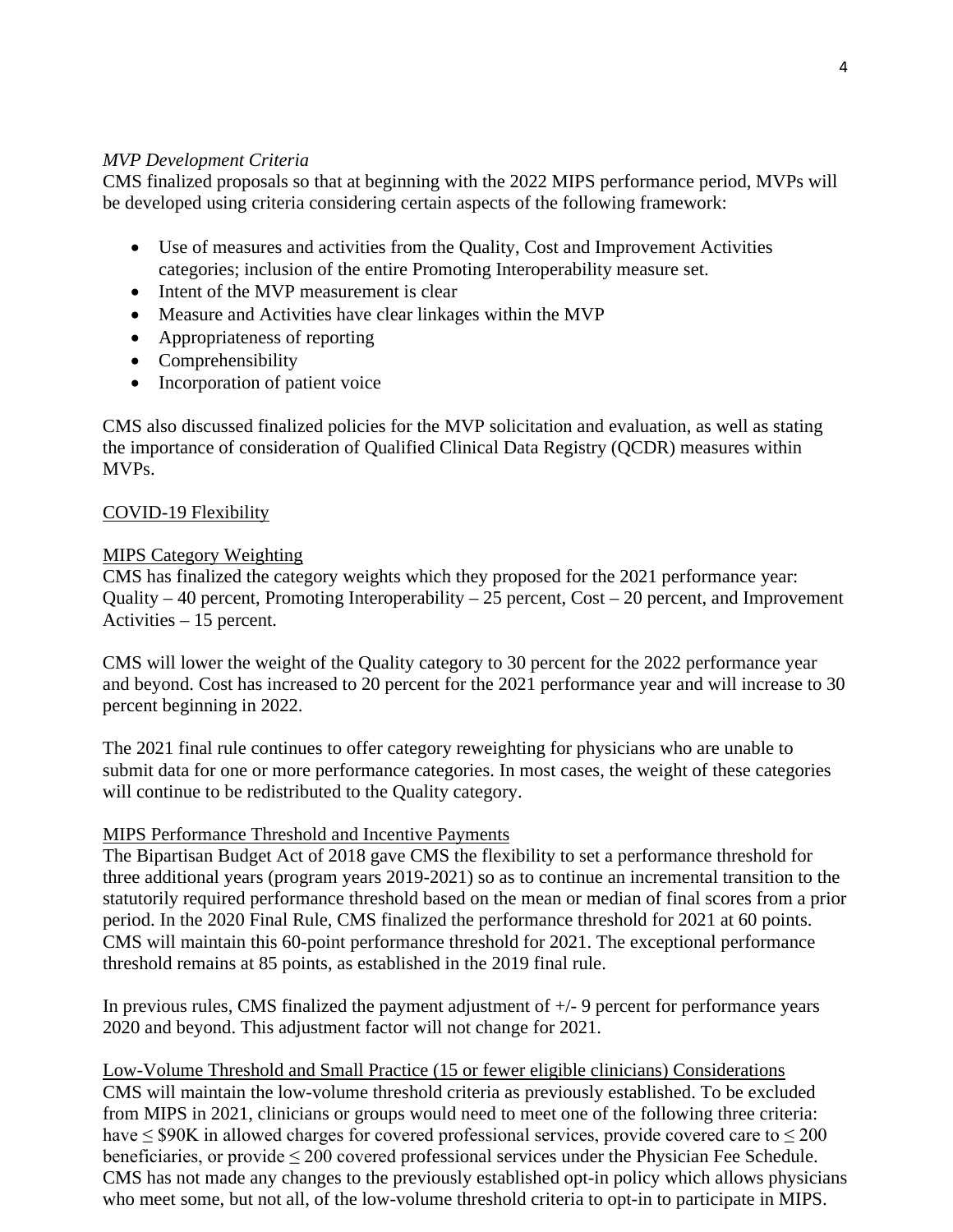CMS is maintaining the small practice bonus of 6 points that is included in the quality performance category score.

CMS will also continue to award small practices 3 points for submitted quality measures that do not meet the data completeness requirements.

## Quality Category

As established in previous rules, CMS will continue to lower the weight of the Quality performance category. This category will be weighted at 40 percent for 2021 (down from 45 percent in 2020) and starting in the 2022 performance year will be weighted at 30 percent.

CMS has also finalized their earlier proposal to sunset the CMS Web Interface measures collection type, which had previously been available for groups with 25 or more eligible clinicians, beginning with the 2021 performance year. This is a result of decreased utilization of the CMS Web Interface in favor of other collection types such as Qualified Registries and Qualified Clinical Data Registries.

CMS has finalized the addition of some new quality measures as well as the removal of other measures. MIPS measures 146, "Inappropriate Use of 'Probably Benign' Assessment Category in Screening Mammograms," and 437, "Rate of Surgical Conversion from Lower Extremity Endovascular Revascularization Procedure," will be removed beginning with the 2021 performance year because they are considered extremely topped out due to high and unvarying performance rates.

Regarding their methodology for scoring topped out measures, CMS will continue capping measures at 7 points (out of a possible 10) if they have been topped out for two or more performance years, but will adjust the score if the measure ceases to be topped out upon completion of data submission for the current performance year.

Lastly, CMS had proposed to use performance period benchmarks rather than historical benchmarks for the 2021 performance year out of concern that the COVID-19 public health emergency could skew benchmarking results. They ultimately decided against this proposal due to pushback received during the comment period. The 2021 performance year will be scored against historical benchmarks as usual.

## Quality Data Completeness Requirements

The data completeness requirement for quality measures remains at 70 percent. According to analysis of program year 2017 submission data, individuals, groups, and small practices have submitted quality data with an average completeness of roughly 76 percent, 85 percent, and 74 percent respectively. Based on this data, CMS raised the data completeness standard to 70 percent for quality measure data submission in 2020. This number defines the minimum subset of patients within a measure denominator that must be reported.

## Cost Category

CMS has finalized the cost performance category weight at 20 percent for the 2021 MIPS performance year and 30 percent for 2022 and all subsequent years per the statute.

CMS has finalized adding costs associated with telehealth services that are directly applicable to existing episode-based cost measures and the Total Per Capita Cost measure. The addition of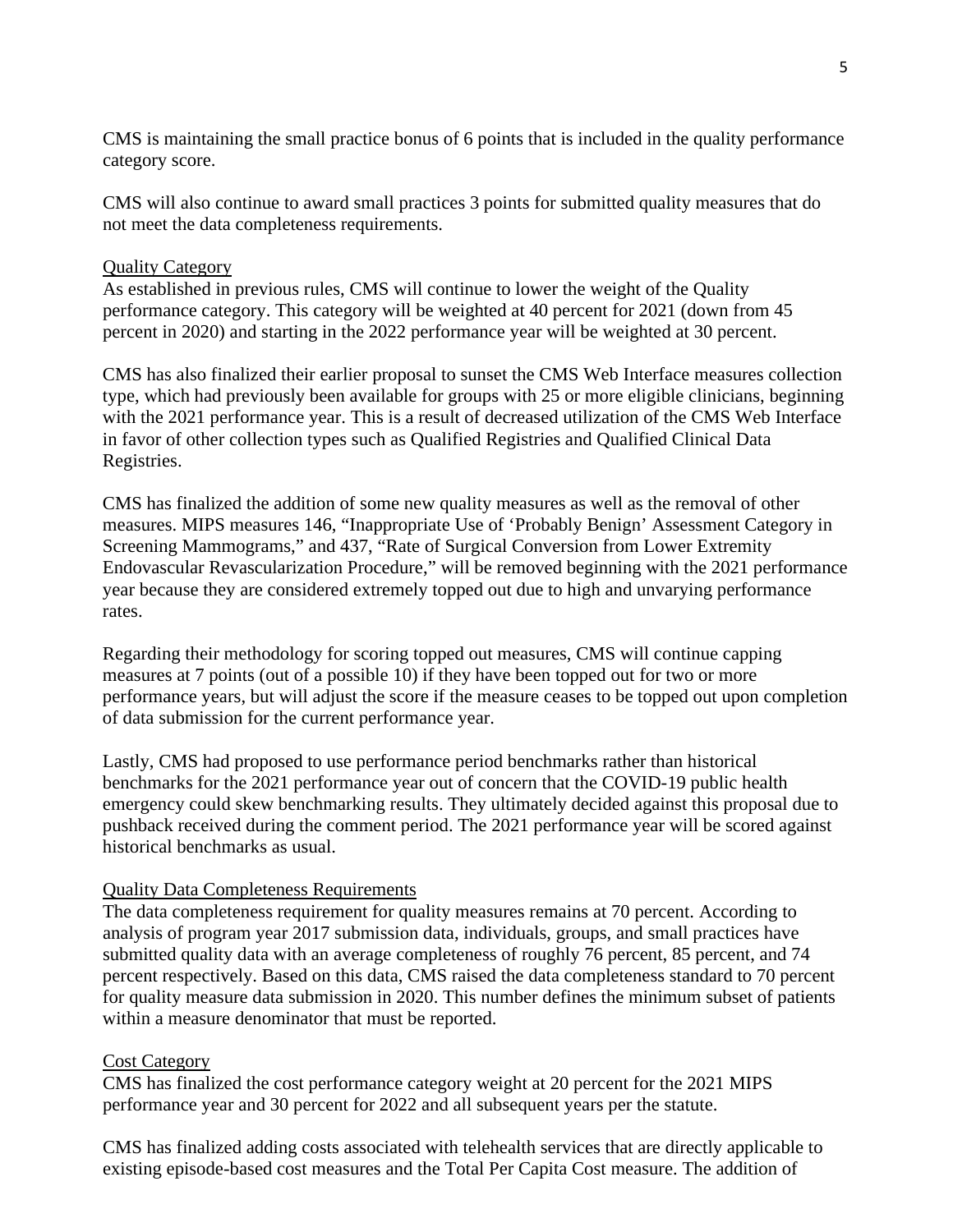telehealth service codes ensures that the current cost measures adapt to the changes in care provision and service utilization caused by the public health emergency (PHE).

#### Improvement Activities

CMS will maintain the 15 percent weight for the Improvement Activities category. There are no major changes to this performance category for 2021, and no activities for addition or removal.

CMS has finalized their proposal to allow flexibility when submitting new improvement activities to the Annual Call for Activities, which is currently open from February  $1<sup>st</sup>$  through June  $30<sup>th</sup>$ , in the event of PHE, such as the COVID-19 crisis. This allows stakeholders to submit new improvement activities outside of the established 4-month timeframe in the event of a PHE. This flexibility permits CMS to respond to the present needs of clinicians.

Similarly, CMS will allow activities nominated by the Department of Health and Human Services (HHS) to be considered year-round for addition to the improvement activities inventory.

Finally, CMS is adopting an additional criterion for new improvement activities submitted in 2021 and subsequent years. The criterion is entitled "Include activities which can be linked to existing and related MIPS quality and cost measures, as applicable and feasible" and will be added to the current list of Improvement Activity criteria.

#### Promoting Interoperability Category

CMS finalized the 90-day reporting period for this MIPS performance category as well as the proposal to allow satisfaction of the Health Information Exchange (HIE) objective via participation in bi-directional exchange through an HIE network using certified EHR technology functionality. CMS also finalized its relatively minor proposed modifications to the "Query of Prescription Drug Monitoring Program (PDMP)" and "Support Electronic Referral Loops by Receiving and Incorporating Health Information" measures.

#### Physician Compare

CMS has finalized a new definition for Physician Compare. "Physician Compare" is now recognized as Physician Compare Internet Website of the Centers for Medicare and Medicaid Services to more accurately reference the site where CMS posts information available for public reporting.

#### MIPS APMs

In 2017, CMS finalized the APM scoring standard to reduce reporting burden for participants in MIPS APMs by eliminating the need for such MIPS eligible clinicians to submit data for both MIPS and their respective APMs. Due to significant public comment about the complexity of the APM scoring standard, CMS is finalizing their proposal to terminate the APM scoring standard beginning on January 1, 2021. In addition, with the removal of the APM scoring standard, CMS is ending the full-TIN APM policy, as well as the term "full TIN APM". The MIPS final score calculated for the APM entity would be applied to each MIPS eligible clinician in the APM entity group.

CMS is finalizing their proposal to remove the use of low-volume threshold determinations and the term "APM Entity group" beginning January 1, 2021.

## Advanced Alternative Payment Models

An Advanced APM is an APM that: 1) requires participants to use certified EHR technology (CEHRT), 2) provides payment for covered services based on quality measures comparable to